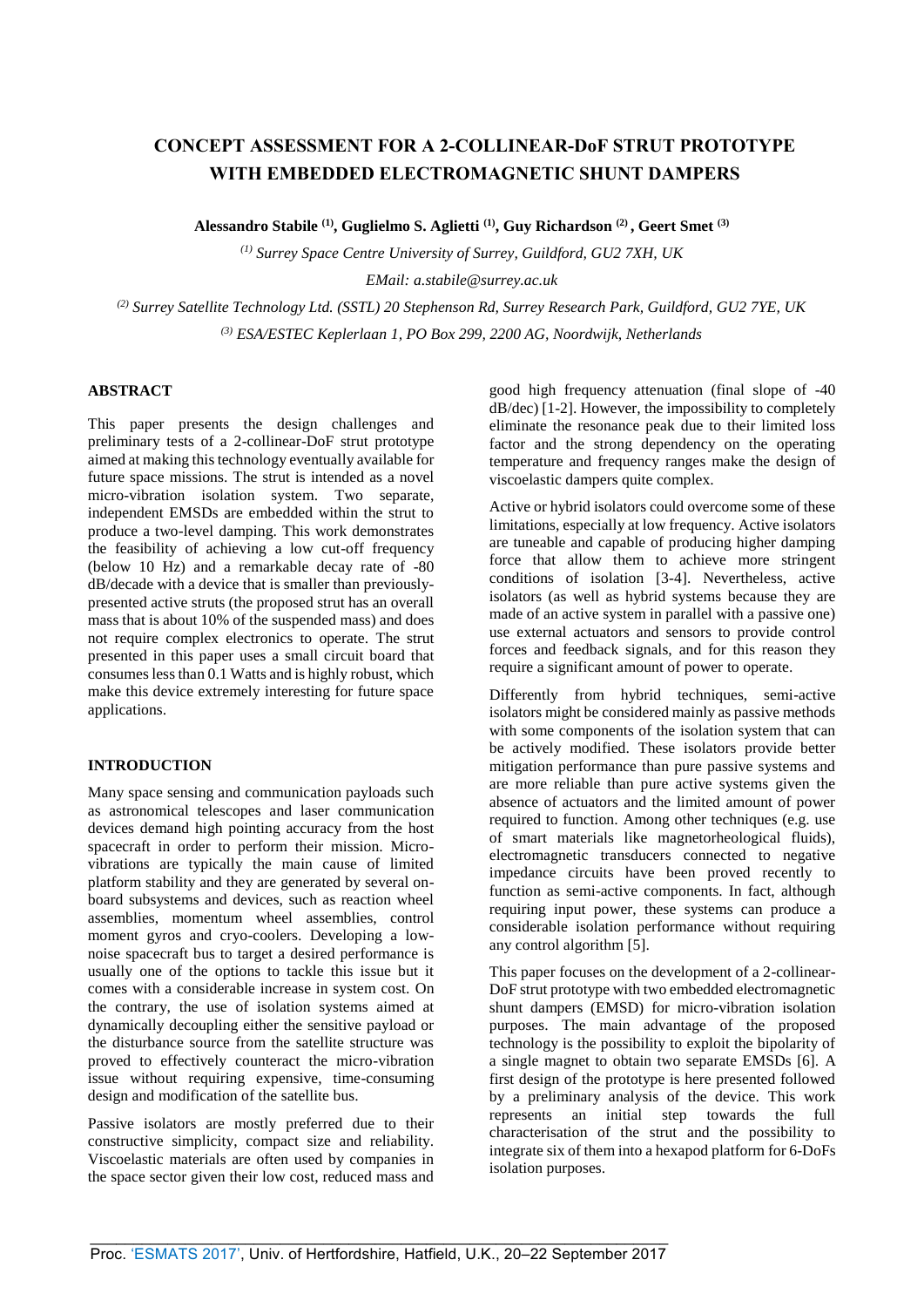### **ANALYTICAL MODEL**

A schematic of the system studied in this paper is shown in Fig. 1. This model consists of a magnet stack  $m_2$  that is connected to a primary mass  $m_1$  and to the ground via two separate springs with stiffness coefficients  $k_1$  and  $k_2$ . The two masses can only move along their longitudinal axis, thus resulting in a 2-collinear-DoF system. By exploiting the bipolarity of a magnet, a two-level damping can be obtained using two separate electromagnets that are rigidly connected respectively to the suspended mass and to the ground. Each electromagnet is then connected to different shunt impedances thus forming two separate dampers  $(EMSD<sub>1</sub> and EMSD<sub>2</sub>)$ . By including negative resistance circuits in the shunts, it is possible to reduce the overall resistance of the EMSDs and increasing the current flowing in the electromagnets, thus producing higher damping force. The negative resistance converter circuit can be implemented using few electric components (one operational amplifier and three resistors, as shown in Fig. 2) and it requires little power to function because it does not need external sensors or control systems. These are main advantages with respect to active systems.



*Figure 1. Schematic representation of the 2-collinear-DoF model*

The analytical model was presented in [6] and for simplicity it was decided not to include it in this paper. However, it is important to note that by fixing the geometrical features of the magnetic stack, there were still six parameters that could be tweaked to adapt the dynamic response of the system to meet pre-determined requirements. The six parameters were the stiffness  $k_1$ and  $k_2$  and the electric properties of the two EMSDs (resistance and inductance). The attenuation performance of the proposed isolator was defined by three goals that needed to be met in the force transfer function between the input force,  $F_{in}$ , and the force transmitted to the ground,  $F_{\text{out}}$ . They were:

- Maximum amplification below 6 dB.
- Corner frequency at 10 Hz or below.
- At least −40 dB at 100 Hz.

Along with these goals, it was crucial to guarantee the stability of the system for the whole temperature range of operation (from -20  $\degree$ C to +50 $\degree$ C which is a typical temperature range for a reaction wheel). The only parameters that have been assumed temperature dependent were the electromagnet resistance (the copper resistivity has a thermal coefficient of  $0.00386$  °C<sup>-1</sup>) and the magnetic field (the residual induction of the Nd–Fe– B magnets is characterized by a thermal coefficient of -  $0.0012 \text{ °C}^{-1}$ ). The other parameters were considered temperature independent (e.g. the electric components for the negative resistance circuits can be chosen among space-qualified parts that have tolerances down to 0.005% and temperature coefficients of  $1 \cdot 10^{-6}$  °C<sup>-1</sup>). A trade-off was carried out and the final set of parameter values produced a system capable of meeting all the requirements in the whole temperature range of interest.



*Figure 2. Schematic of the EMSD electric circuit used for the 2-collinear-DoF system. The shunt circuit includes the negative resistance converter and an ironcore inductor*

Fig. 3 shows the comparison of the force transfer function between the system when the EMSDs are switched off and the one with the EMSDs working nominally. It can be observed how the temperature only slightly affects the dynamic response of the system around the two resonance frequencies. Nevertheless, these variations do not compromise the dynamic response of the system and the final slope of -80 dB/dec is preserved. Fig. 4 reports the transfer function of the proposed isolator compared with the transfer function of a 1-DoF system with EMSD [5] and the one of a passive isolator that uses viscoelastic materials [1]. The performance advantages of the proposed strut are clearly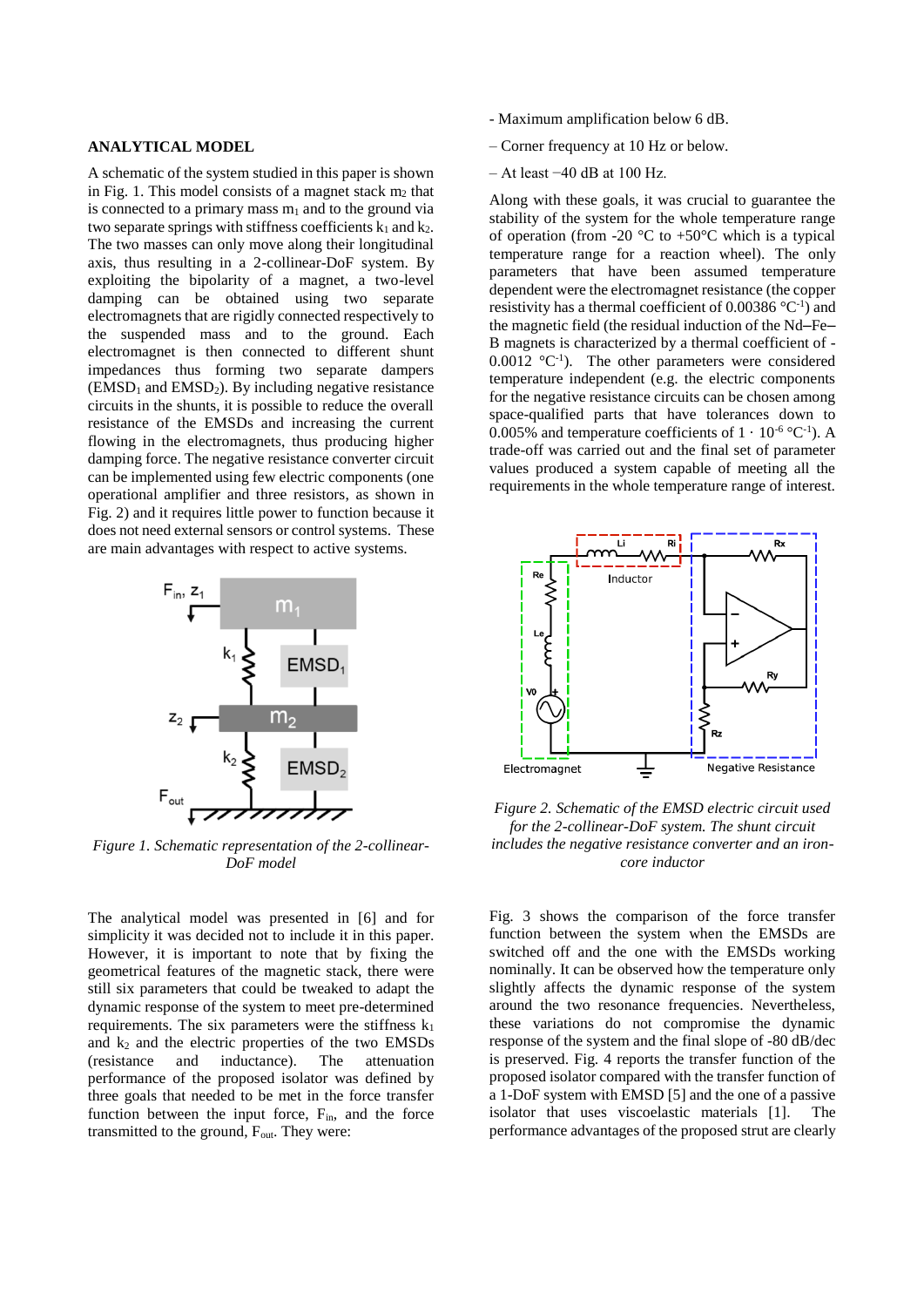visible not only at low frequency (with the elimination of the resonance peak that is characteristic of viscoelastic materials) but also at high frequency with a remarkable final roll-off slope.



*Figure 3. Comparison of the analytical solution of the force TFs between the system without EMSD (i.e. electromagnets in open-circuit conditions) and the system with EMSD at three different temperatures.*



*Figure 4. Comparison of the force transfer functions between three different damping systems: 1-DoF system with EMSD presented in [5], viscoelasticmaterial passive isolator presented in [1], and the 2 collinear-DoF system proposed in this paper*

# **STRUT CONCEPT DESIGN**

A previous work demonstrated the proof of concept of the isolator using a cumbersome test rig with an overall weight of more than 25 kg [6]. The ability to scale down the proposed technology into something small and compact would be fundamental to make it suitable for a space mission. A concept design of the strut was first attempted. This device would behave as described by the analytical model only as long as the two DoFs are along the same longitudinal axis while all the other displacements and rotations are prevented. To obtain such a configuration, thin stainless-steel flexures with circular shape (resulting in an isotropic behaviour) were thoroughly investigated. The final choice can be seen in Fig. 5. This flexure has a diameter of 86mm and a thickness of 0.15mm.



*Figure 5. Flexure design finally chosen for the strut*



*Figure 6. Preliminary design of the 2-collinear-DoF strut prototype.*

A CAD model of the preliminary design of the strut can be seen in Fig. 6. Each strut is made of two identical halves with a magnetic stack in between. The stack is only connected to each half of the strut through four of the aforementioned flexures. The main structure was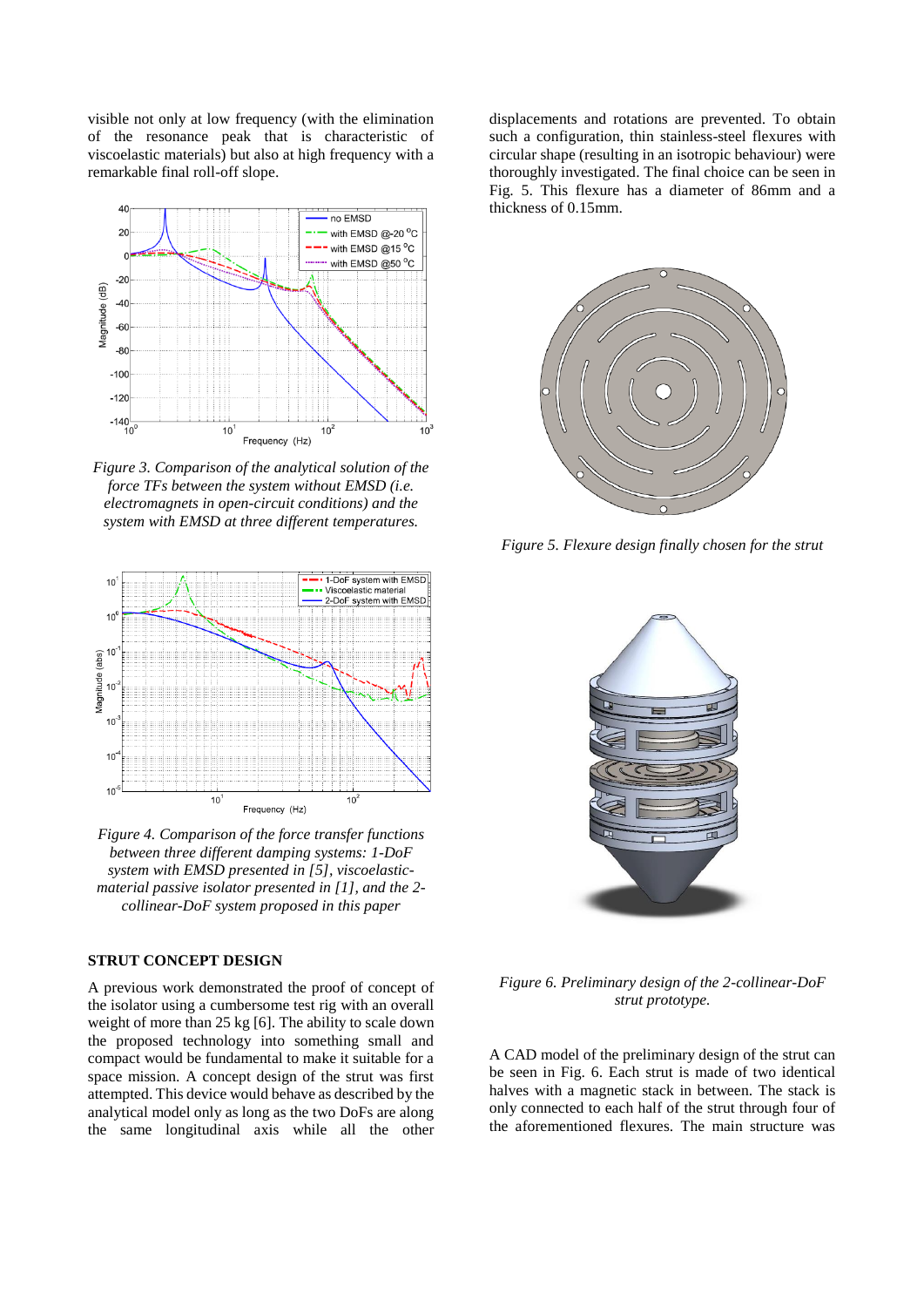initially thought of being made of aluminium (light grey parts), but a graphite reinforced plastic was finally chosen for the first prototype. This material is characterised by remarkable mechanical properties and the possibility to rapid prototyping the parts via additive manufacturing. The coil holders (dark grey parts) were instead made of magnetic steel because they could provide a double benefit: increasing the radial magnetic field seen by the coils (i.e. enhancing the electromechanical coupling) and at the same time shielding the external space from the strong magnetic field produced by the permanent magnets [6]. The overall mass of the strut is about 500 g.

*Figure 7. Patran model of the 2-collinear-DoF strut prototype*

A finite element analysis of the strut was performed in Patran/Nastran. The extremity of the bottom cone was pinned (all displacements prevented) whereas the top cone's end had the vertical displacement allowed along with all the three rotations (see Fig. 7). These are the boundary conditions that the strut would more likely have if it were integrated in a hexapod platform.

A modal analysis was carried out in the frequency range from 1 to 500 Hz. Apart from the first two modes that were expected because of the two collinear DoFs, the analysis showed several secondary modes due to the flexures starting from 160 Hz onward. An example of one of these modes can be seen in Fig. 8a. Given the small masses of the flexures, these local modes should have a little impact on the strut transmissibility.

However, expedients to reduce such modes are under investigation. The finite element analysis determined also the presence of other two structural modes in the frequency range of interest: a bending mode at about 201 Hz (see Fig. 8b) and a torsional mode at about 317 Hz. The latter mode would be less likely to be excited, whereas the former one needs particular attention because it would be complicated to obtain zero misalignment of the input force along the vertical axis, and this could excite the bending mode.



**(b)** *Figure 8. FEA of the proposed strut conducted with* 

*Nastran. Some critical modes are reported in this figure. a) one of the local modes due to the thin flexures starting from 160 Hz. b) bending mode of the whole strut happening at about 201 Hz*

For this preliminary test phase, it was decided not to use pin joints. Their design would require further investigation because they are crucial elements also for the future design of the hexapod platform. Instead, a fixed-free configuration is going to be used as a first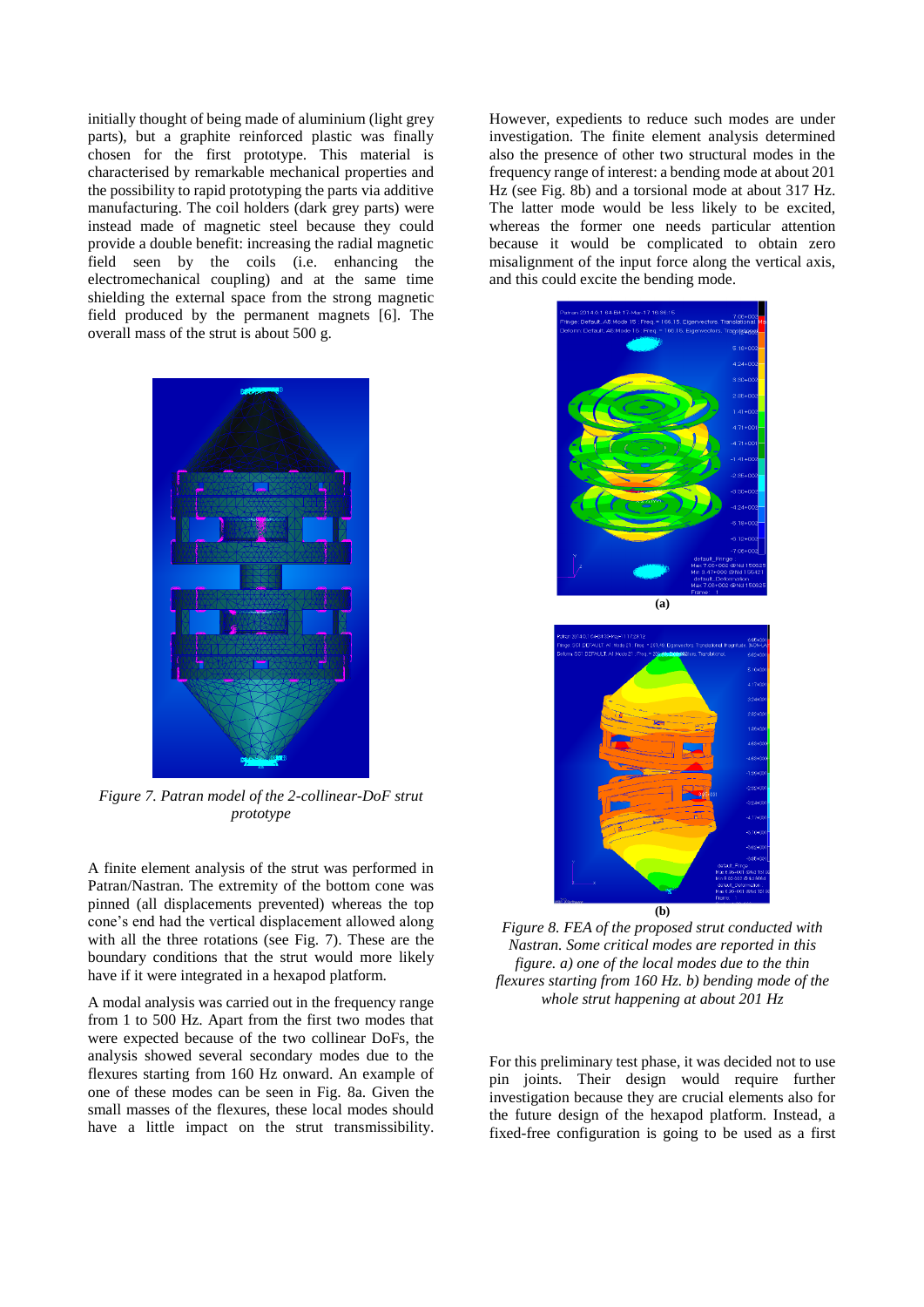characterisation of the strut. This configuration, apart from being easily implementable, allows for the elimination of the torsional mode in the range of interest while the bending mode is still around 200Hz.

### **PRELIMINARY TESTS**

The problem of suspending the primary mass with flexures was the creation of a direct load path from the mass  $m_1$  to the ground (partly bypassing the secondary mass) which resulted in the limitations explained in [6]. However, eliminating the flexures and using only lowstiffness bungee cords to suspend a mass of 5 kg is practically extremely challenging. The application of the dynamic stiffness method could help overcome this issue.

The system under examination can be separated into two subsystems, as shown in Fig. 9, where the subsystem 2 represents the strut. This method would allow for the strut to be tested without the suspended mass and the dummy mass could be added analytically afterwards to retrieve the overall transfer function as explained in this section.



*Figure 9. Separation of the 2-collinear-DoF system into two subsystems*

The force transfer function for the subsystem  $2 (TF_{sub2})$ can be obtained using two force transducers to measure both the input force at the top of the strut and the force transmitted to the ground, thus resulting in:

$$
TF_{sub2} = \frac{F_{out}}{F_{in}}\tag{1}
$$

The interface interaction between the subsystem 1 and 2 can be represented via the dynamic stiffness (see Fig. 10). This stiffness  $(DS_1)$  is defined as the ratio between the force and the displacement in the interface point. In this case,  $DS<sub>1</sub>$  is equal to:

$$
DS_1 = \frac{F_{in}}{z_{in}}.\t(2)
$$

Therefore, by adding an accelerometer on top of the strut and double integrating the measured acceleration to obtain the displacement, one can determine the dynamic stiffness in the frequency domain. The equation of motion of the subsystem 1 becomes:

$$
m_1 \ddot{z_1} + D S_1 z_1 = F_1 \tag{3}
$$

And after using the Laplace transform it is possible to compute the transfer function as:

$$
TF_{sub1} = \frac{F_{int}}{F_1} = \frac{DS_1 z_1}{F_1} = \frac{DS_1}{ms^2 + DS_1}
$$
 (4)

In which the force  $F_{int}$  represents the intermediate force exchanged between the subsystem 1 and 2.

Having the two transfer functions, the overall transfer function can easily be obtained as:

$$
TF = TF_{sub1} \cdot TF_{sub2} = \frac{DS_1}{ms^2 + DS_1} \cdot \frac{F_{out}}{F_{in}} \tag{5}
$$

Where the only unknown is the mass of the suspended mass. Therefore, this method allows the strut to be tested for different values of the primary mass.



*Figure 10. Representation of the subsystem 1 that is connected to the equivalent dynamic stiffness produced by the subsystem 2*

Before proceeding with the strut characterisation through an experimental campaign using a multi-axial dynamometric table to record the transmitted force to the ground, the single flexures were tested with a compression/tension machine. In particular, three flexures were tested separately, both in the top and bottom configuration (i.e. the flexures were flipped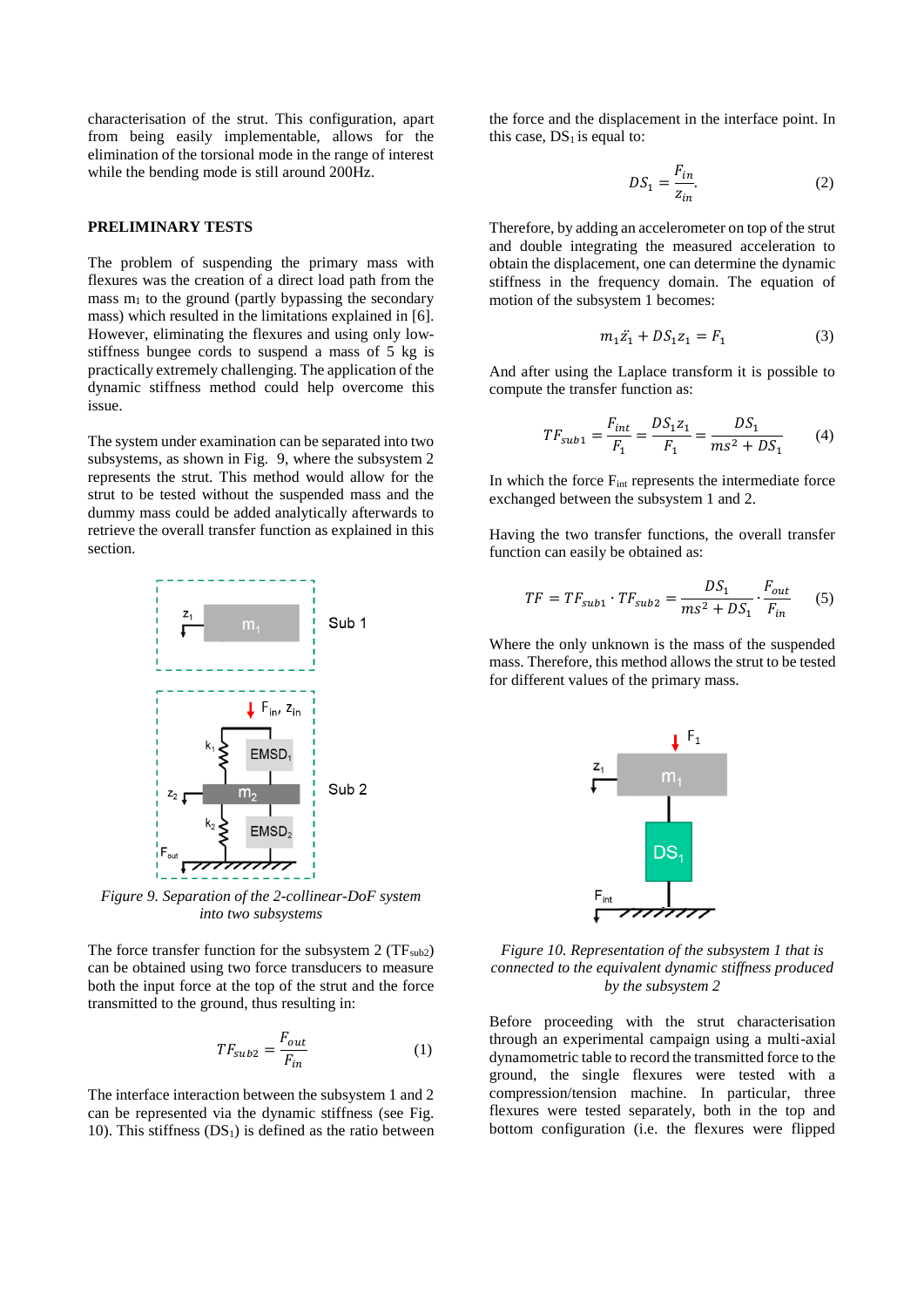between tests). Each one was individually clamped between two rings made of graphite reinforced plastic as shown in Fig. 11. The assembly was then simply supported on a table where the compression/tension machine could apply the desired force through a narrow rod pressing at the centre of the flexure. The test results have been compared with the simulation results obtained via a nonlinear static analysis in Nastran. Fig. 12 shows that in the linear region the test results confirmed the predictions from the analytical data. However, as the displacement increased, a larger discrepancy could be observed between tests and simulation, and the real specimens resulted to have smaller stiffness than predicted. This behaviour could be explained by the fact that the graphite reinforce plastic support is not infinitely rigid and micro displacements could have occurred. This condition would then differ from the boundary conditions defined in the Nastran model in which all the displacements and rotations at the edge of the flexure were prevented. Nonetheless, for the first characterisation of the strut the displacements are going to be in the order of few tenths of a millimetre and the flexures show to maintain a linear behaviour in that region.



*Figure 11. Support used to measure the axial stiffness through a compression/tension machine*

The evaluation of the stiffness together with the assessment of the electric coefficients (inductance and overall resistance for both EMSDs) are the parameters needed in the analytical model to predict the strut performance. The two electric circuits have been manufactured and connected to the electromagnets. The features of the two shunt circuits have been accurately measured with a multimetre and their dynamic behaviours (i.e. amplification of the current flowing in the circuit) have been verified using a function generator to reproduce the sinusoidal induced voltage within the electromagnets. With the determination of all these parameters, the analytical model is now calibrated with

respect to the test rig and an experimental campaign will be soon conducted to corroborate such predictions.



*Figure 12. Comparison of the force/displacement behaviour between 3 different flexures (top and bottom side of each one) and the analytical data obtained with nonlinear analysis in Nastran*

#### **CONCLUSIONS**

This paper presented some of the design challenges and preliminary tests of a 2-collinear-DoF strut prototype with two embedded EMSDs. Previous research demonstrated that the proof of concept of the strut was capable of achieving a remarkable performance compared with other well-established isolation systems, but a cumbersome test rig was used to verify such behaviour. A concept design of the strut was here proposed. The device is mainly made of graphite reinforced plastic and it has an overall mass of about 500g corresponding to approximately 10% of the suspended mass. A modal analysis conducted in Nastran showed that the strut was characterised by a couple of undesired structural modes and several secondary modes produced by the flexures. Expedients to eliminate or reduce these modes will be the main focus of future research. The paper concluded with the description of the dynamic stiffness method that could considerably simplify the test rig (no need to suspend the primary mass on top of the strut), and the evaluation of the flexures stiffness through a compression/tension machine which is an important parameter that will help in the correlation between the analytical model and future test results.

#### **REFERENCES**

1. Bronowicki, A., MacDonand, R., Gursel, Y., Goullioud, R., Neville, T. & Platus, D. (2003). Dual stage passive vibrations isolation for optical